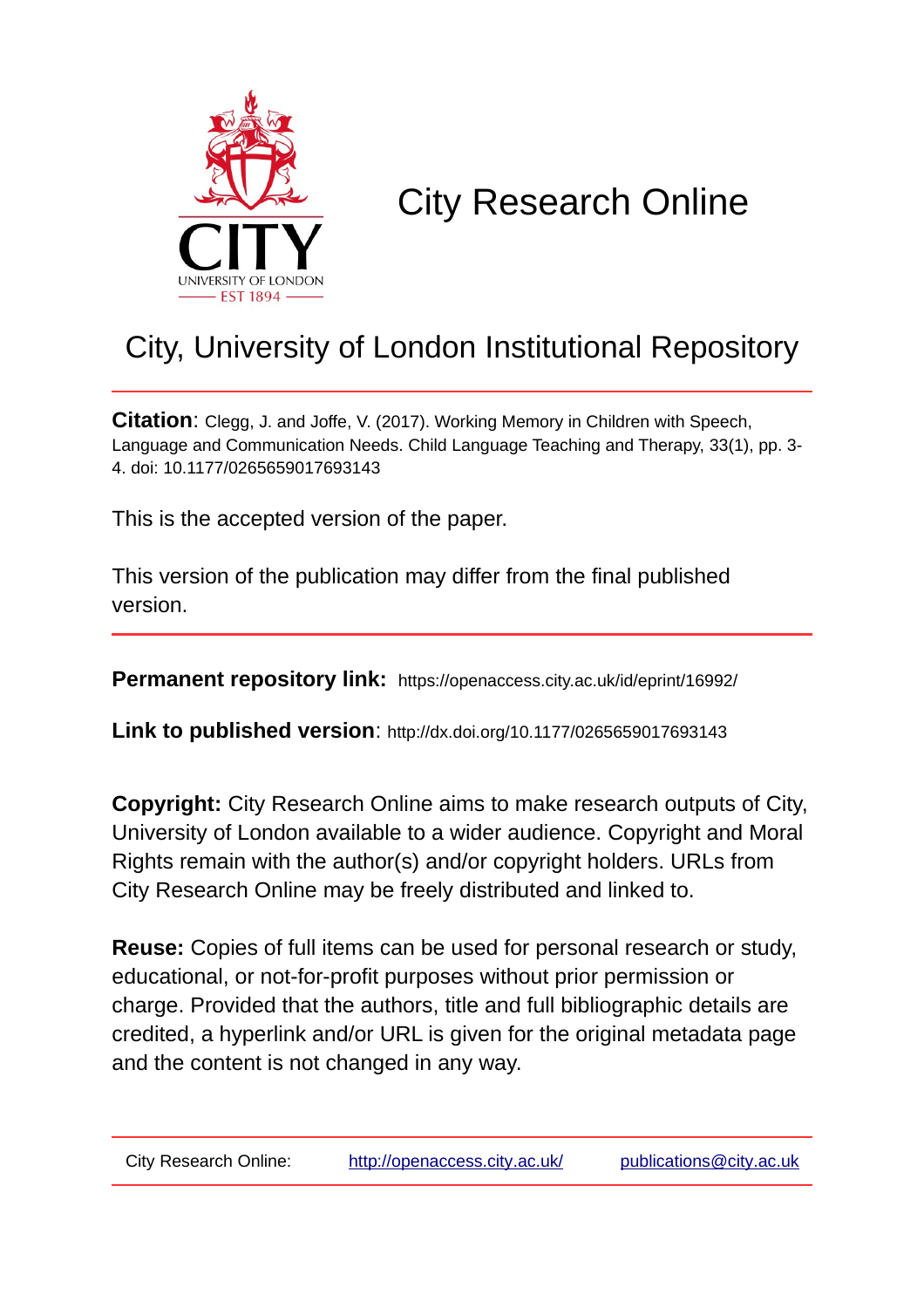## **Editorial**

## **Working Memory in Children with Speech, Language and Communication Needs**

Vicky Joffe and I are delighted to present a special issue section as part of this edition of Child Language Teaching and Therapy, focusing on the working memory abilities of children with speech, language and communication needs (SLCN). Working memory has been implicated in children's language learning and language impairments for considerable years. Indeed, many professionals in the field include working memory as part of their assessments and intervention in their professional practice; and parents frequently include memory as a concern when talking about their children's language difficulties. This special issue provides a timely and important update in the field of working memory and its implications for children with language impairments.

Lisa Archibald starts the special issue with a comprehensive review of the relationship between working memory and language learning. How working memory supports language learning and is then implicated in children's language impairment is discussed. Working memory is a complex cognitive process and emerging research is starting to show that some children with language learning impairments do not have working memory deficits. The implications of this for our understanding and management of children's language impairments are important, and highlighted in this paper.

Lucy Henry and Nicola Botting move the special issue on to reviewing and discussing the evidence for children with developmental language impairments having domaingeneral central executive working memory deficits as well as working memory deficits more specific to language processing such as verbal short term memory. Importantly, the paper reviews how professionals can support children to compensate for their working memory deficits to enable them to learn as well as the more specific intervention training programmes aimed to develop children's working memory. What is most welcome about these recommendations is their potential suitability to be conducted across a range of contexts including the classroom, small group setting or a one to one therapy session.

Rebecca Waring and colleagues move the special issue away from language learning and language impairments to consider children with speech difficulties, specifically phonological speech sound disorders and if and how phonological short term and phonological working memory deficits are involved in these speech difficulties. Interestingly, their study identified that children with these speech difficulties do have immediate memory deficits and that these potentially contribute to their speech difficulties although establishing a causal relationship is not possible. Importantly, intervention for children with phonological speech difficulties should start to take working memory deficits into consideration, not something that is routinely included in current clinical practice with children with speech impairments.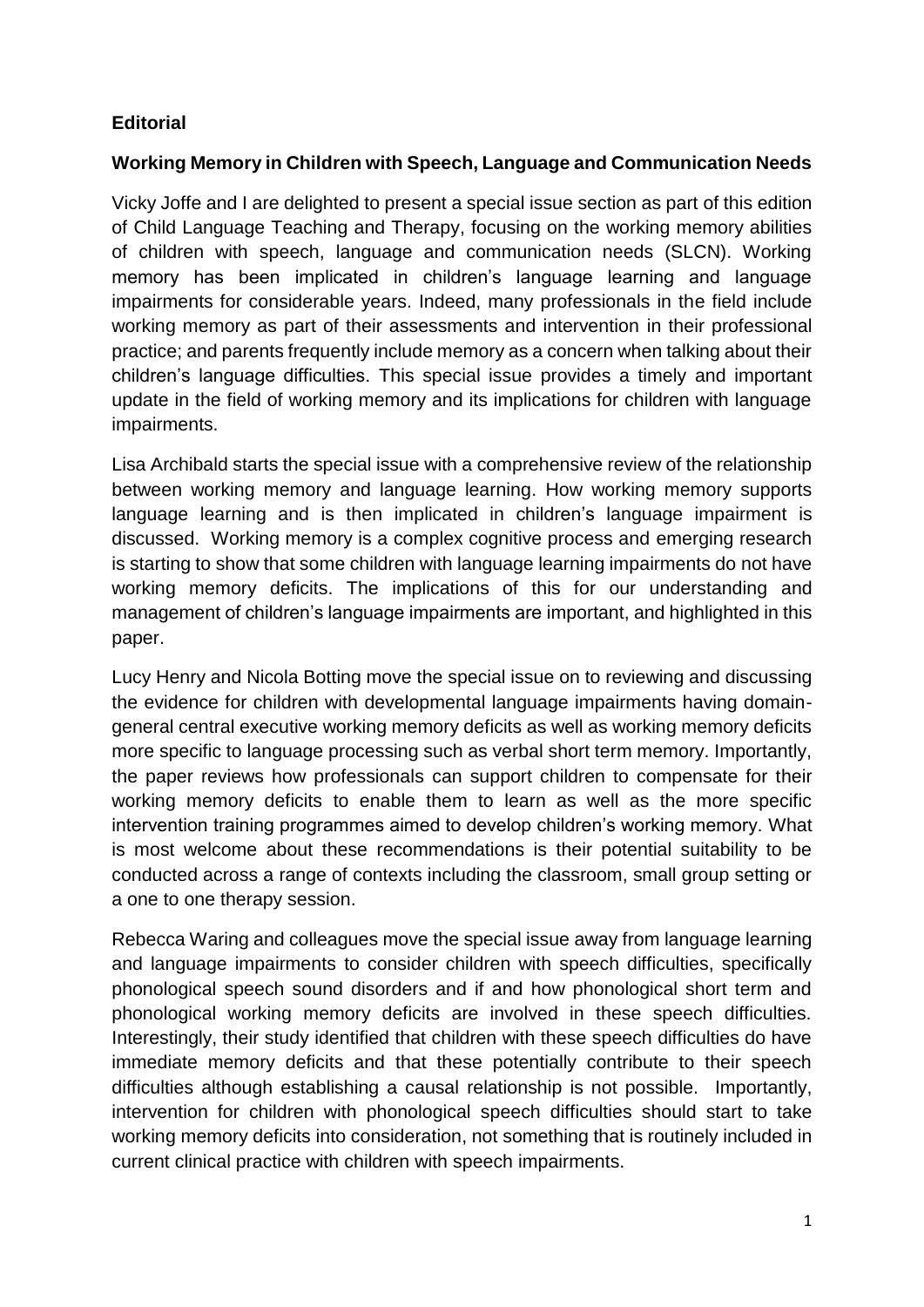Finally, Vugs and colleagues report on the effectiveness of an intensive executive functioning training programme for children with specific language impairment (SLI). The programme included training in visuo-spatial working memory, inhibition and cognitive flexibility. Significant improvements were identified and show that children with SLI can make gains in these cognitive abilities. This finding has exciting and important implications, not only for improving executive function, but also for giving further insight into the nature of executive function.

Working memory is implicated in children with speech, language and communication needs, and therefore has an important role in how teaching and intervention is designed for and delivered to these children, as well as how to enable these children to manage the demands of the classroom. Working memory deficits are not solely confined to language or linguistic aspects of working memory but also include more general working memory abilities. Language learning is a complex task and this is reflected in how all aspects of working memory, whether linguistic or other, are involved.

As you read the special issue, you may notice the different terminologies used to describe children with language impairments ranging from speech, language and communication needs to language impairment to developmental language impairment to specific language impairment.

This issue of terminology is currently of much debate (Bishop et al., 2016; National Association of Professionals Concerned with Language Impairment (NAPLIC)) and it is a very important debate for all professionals involved with children and young people with this often un-recognised and un-supported need. Developmental language disorder is the proposed term to use as a replacement for specific language impairment, with the term, speech, language and communication needs continuing to be used as an encompassing term to include children with all types of language impairment whether primary or secondary. We encourage all our readers to engage in this debate to ensure a strong consensus is reached. Going forward in this publication, we will continue to accept papers using different terminologies, as long as the terms are recognisable and used more widely in the literature, are clearly explained and that the participants are described fully.

Child Language Teaching and Therapy is formally associated with NAPLIC. Please note the next NAPLIC conference 'The impact of language on behaviour, mental health and wellbeing of children and young people' on May 8<sup>th</sup> 2017 in Birmingham, UK. For further information about NAPLIC, the NAPLIC conference and the terminology debate, please see the following links:

NAPLIC website:<http://www.naplic.org.uk/>

NAPLIC Twitter: https://twitter.com/naplic

**Editors**